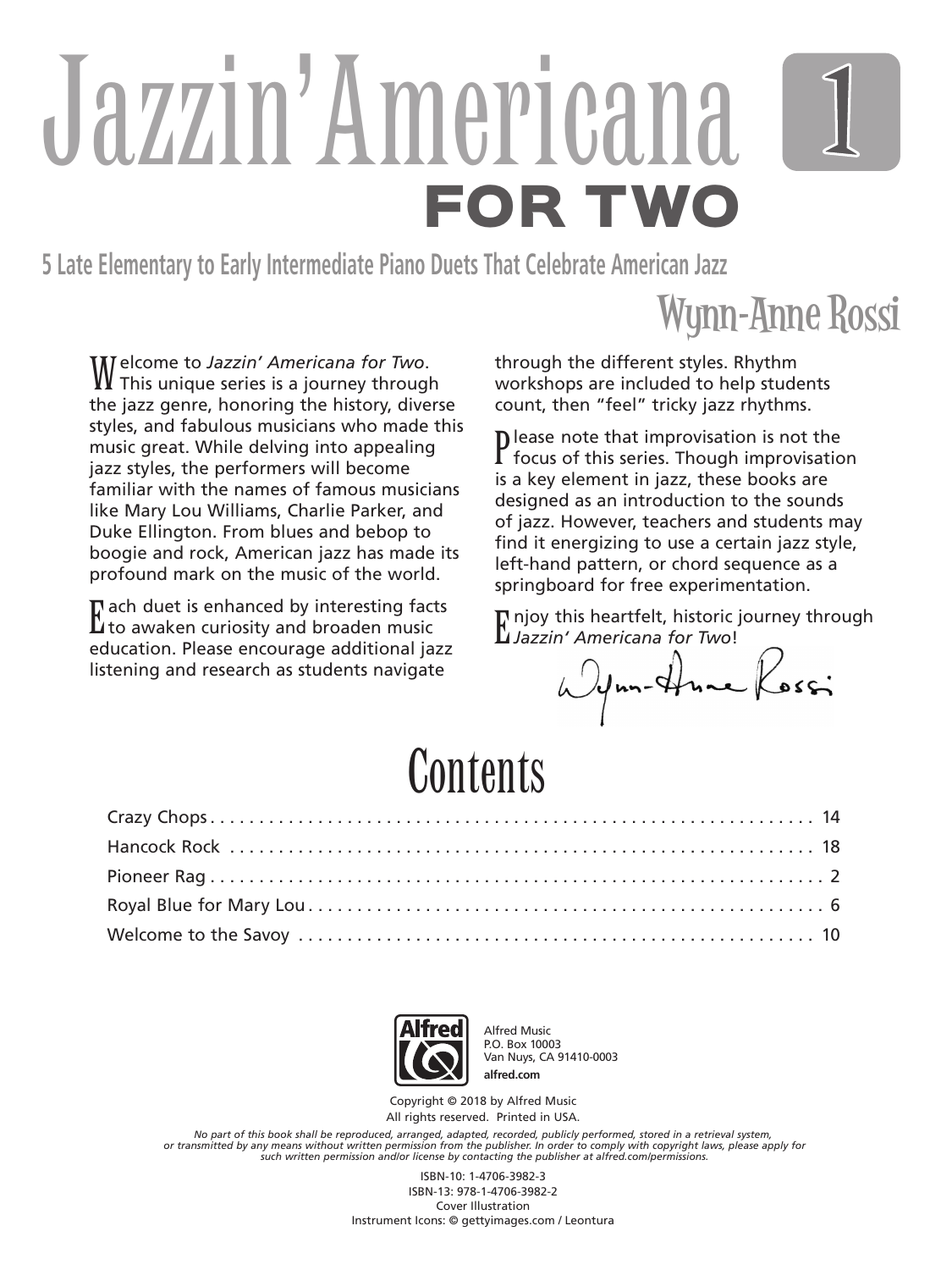## Pioneer Rag

Benjamin Robertson "Ben" Harney (1872–1938) was a pioneer of ragtime music. His "You've Been a Good Old Wagon but You Done Broke Down," written in 1895, is one of the earliest ragtime compositions on record.



Secondo





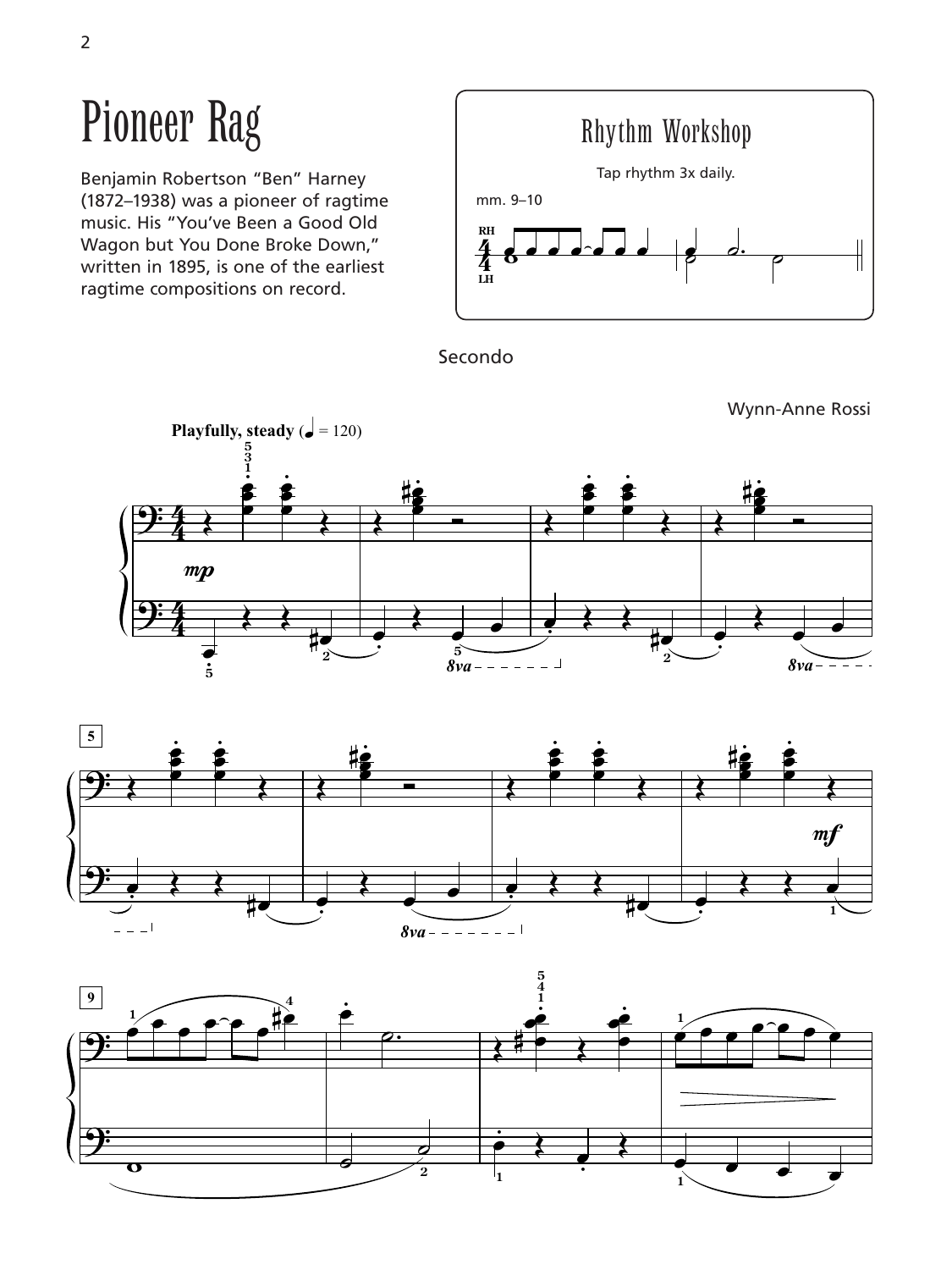

## Pioneer Rag

Benjamin Robertson "Ben" Harney (1872–1938) was a pioneer of ragtime music. His "You've Been a Good Old Wagon but You Done Broke Down," written in 1895, is one of the earliest ragtime compositions on record.

Primo

Wynn-Anne Rossi





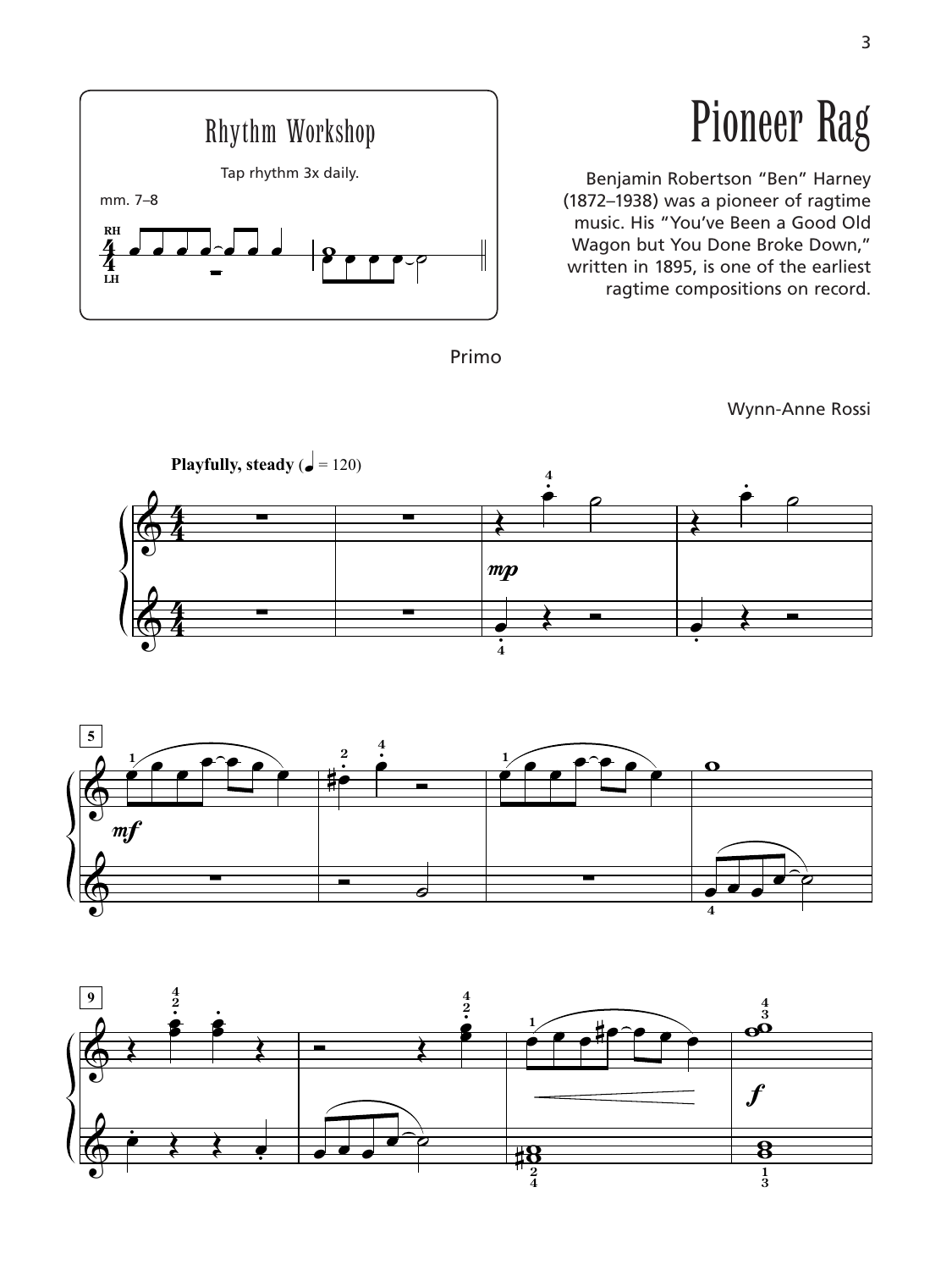## Jazzin' Americana FOR TWO

**5 Early Intermediate to Intermediate Piano Duets That Celebrate American Jazz**

#### Wynn-Anne Rossi

Welcome to *Jazzin' Americana for Two*. This unique series is a journey through the jazz genre, honoring the history, diverse styles, and fabulous musicians who made this music great. While delving into appealing jazz styles, the performers will become familiar with the names of famous musicians like Chet Baker, McCoy Tyner, and Sarah Vaughan. From blues and bebop to boogie and rock, American jazz has made its profound mark on the music of the world.

 $\Gamma$  ach duet is enhanced by interesting fact<br>Lito awaken curiosity and broaden music  $\Gamma$  ach duet is enhanced by interesting facts education. Please encourage additional jazz listening and research as students navigate

through the different styles. Rhythm workshops are included to help students count, then "feel" tricky jazz rhythms.

Please note that improvisation is not the<br>focus of this series. Though improvisation  $\mathbf D$  lease note that improvisation is not the is a key element in jazz, these books are designed as an introduction to the sounds of jazz. However, teachers and students may find it energizing to use a certain jazz style, left-hand pattern, or chord sequence as a springboard for free experimentation.

Finjoy this heartfelt, historic journey through<br>Luiszain' Americana for Two! *Jazzin' Americana for Two*!

Wynn-Hune Kossi

### Contents



Alfred Music P.O. Box 10003 Van Nuys, CA 91410-0003 **alfred.com**

Copyright © 2018 by Alfred Music All rights reserved. Printed in USA.

*No part of this book shall be reproduced, arranged, adapted, recorded, publicly performed, stored in a retrieval system,* or transmitted by any means without written permission from the publisher. In order to comply with copyright laws, please apply for<br>such written permission and/or license by contacting the publisher at alfred.com/permissio

> ISBN-10: 1-4706-3983-1 ISBN-13: 978-1-4706-3983-9 Cover Illustration Instrument Icons: © gettyimages.com / Leontura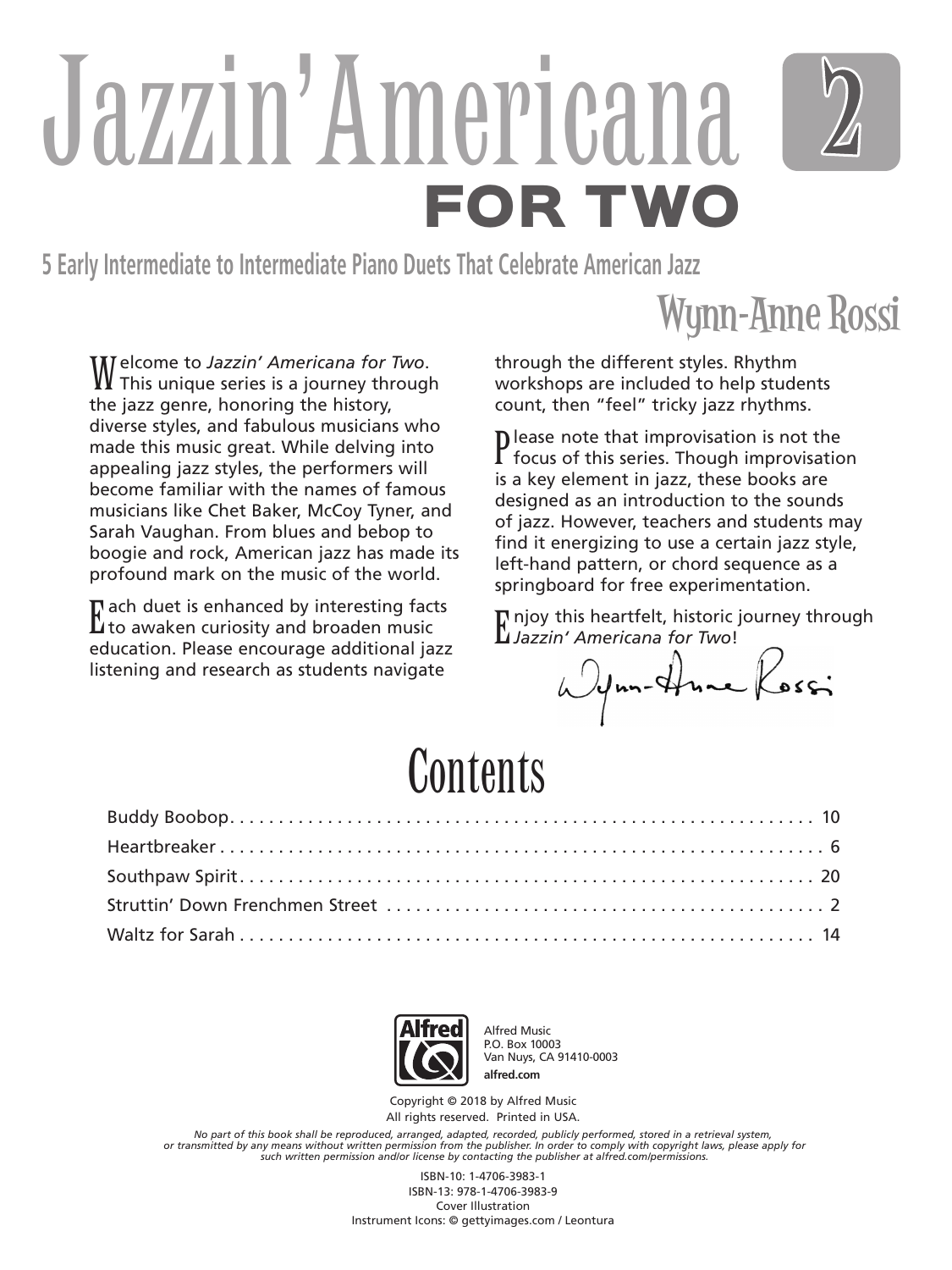### Struttin' Down Frenchmen Street

Music comes alive every evening on Frenchmen Street in the heart of the **2 5** French Quarter of New Orleans. From<br>Divioland classics to new and experime *Dixieland* classics to new and experimental b 4 tunes, jazz captures memory and imagination at every corner. ar<br>ea lea<br>Ind



Secondo<br>

Wynn-Anne Rossi